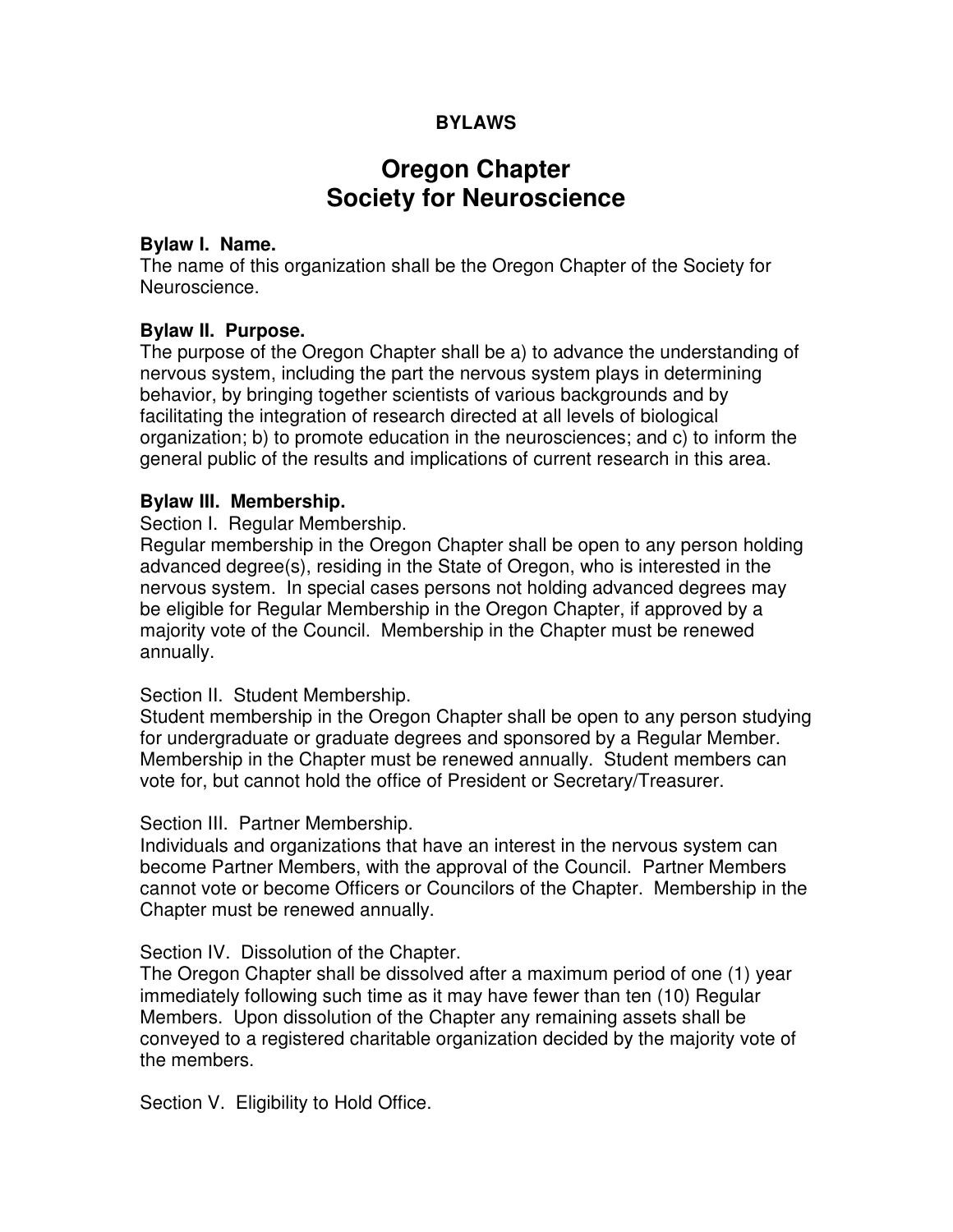Only Regular members of the Chapter are eligible to hold office in the Chapter and to represent it in the affairs of the Society for Neuroscience.

Section VII. Dues and Assessments.

Council shall set annual dues and special assessments for the members of the Chapter according to the needs of the Chapter.

# **Bylaw IV. Officers.**

Section I. President.

The President shall be the chief executive of the Chapter, shall preside at meetings of Council and Business Meetings of the Chapter, shall be responsible for executing policies determined by Council, shall act as spokesperson for the Chapter, and shall see that all Orders and Resolutions of the Council are carried into effect. The President shall also serve as chairperson of the Nominating Committee.

Section II. Coordinating Secretary/Treasurer.

The Coordinating Secretary/Treasurer, to be appointed by the President with approval of the Council, shall be responsible for everyday operations of the Chapter, arrangements for visiting speakers, seminars and contacts with the Society for Neuroscience, all moneys and valuable effects in the name and to the credit of the Chapter and for full and accurate accounting of receipts and disbursements in books belonging to the Chapter and any other duties assigned by the President. The Secretary/Treasurer shall have signatory powers, shall disburse the funds of the Chapter as may be ordered by the President, shall render to the President and Council at its regular meetings or when Council so requires, an account of the financial transactions and status of the Chapter. The Secretary/Treasurer will attend Council meetings and must be a Regular Member of the Chapter.

Section III. Election and Succession of the President. The President shall be elected for a two year term by a mail vote and may be re-elected for another term. Election shall be by simple plurality of votes received thirty days after the mailing of ballots to all Regular and Student Members. The Council will serve as Nominating Committee; candidates may also be proposed in writing by the members of the Chapter.

# **Bylaw V. Council.**

Section I. Composition of the Council.

Chapter affairs shall be conducted through a Council consisting of six elected Councilors, the President, and the Secretary/Treasurer. The Council can appoint up to six addition Councilors in order to assure appropriate representation across the Chapter. At least one of the appointed Councilors shall be a Student Member.

Section II. Election of Councilors.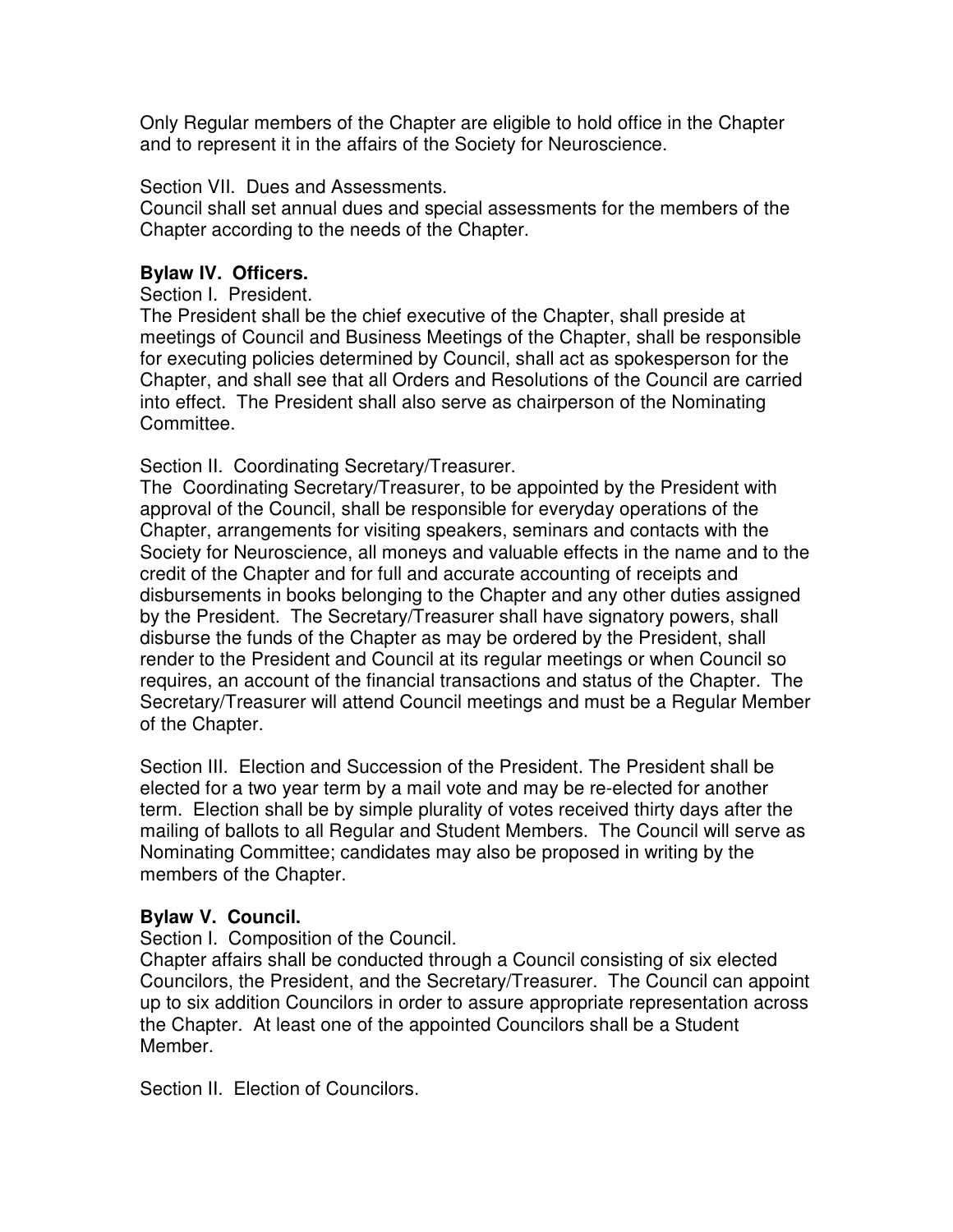The Councilors shall be elected for a two-year term and may be re-elected for another term.

Section III. Nomination of Councilors.

A slate of Regular and Student Member candidates for Councilor positions shall be prepared by the Nominating Committee. Additional candidates for Councilor may be nominated by letter to the President by Regular and Student Members.

Section IV. Voting.

Councilors shall be elected by a simple plurality of votes on mail ballots received.

## **Bylaw VI. Meetings and Quorum.**

Section I. Annual The Chapter shall hold an annual business meeting at a place and time designated by the Council.

Section II. Special Meetings.

A special business meeting may be called at any time by the President, or in case of his/her absence or disability, by the Council or at the request of at least ten (10) members. A notice specifying the purpose of such a meeting shall be mailed to each member at least ten (10) days previously thereto.

Section III. Quorum.

A quorum shall consist of not less than ten (10) regular members or 25% of membership, whichever is greater, at the business meetings of the Chapter, but in the absence of a quorum any number of attendees shall be sufficient to move adjournment to a fixed date.

Section IV. Non-business meetings.

Meetings for the purpose of scientific presentations or discussions, may be sponsored by the Chapter after they have been approved by the Program Committee. It is the duty of the President to notify all members of the Chapter in advance of non-business meetings.

## **Bylaw VII. Committees.**

Section I. Standing Committees.

(1) Nominating Committee.

The Nominating Committee shall consist of four Members. The President shall be chairman of the committee. The committee may appoint one Student Member to the committee. The Council shall nominate more than four members to the committee and elect four.

## (2) The Program Committee.

The Program Committee, composed of four Regular Members appointed by the Council, a Student Member appointed by the Council, and the President, shall be responsible for the preparation of the annual program